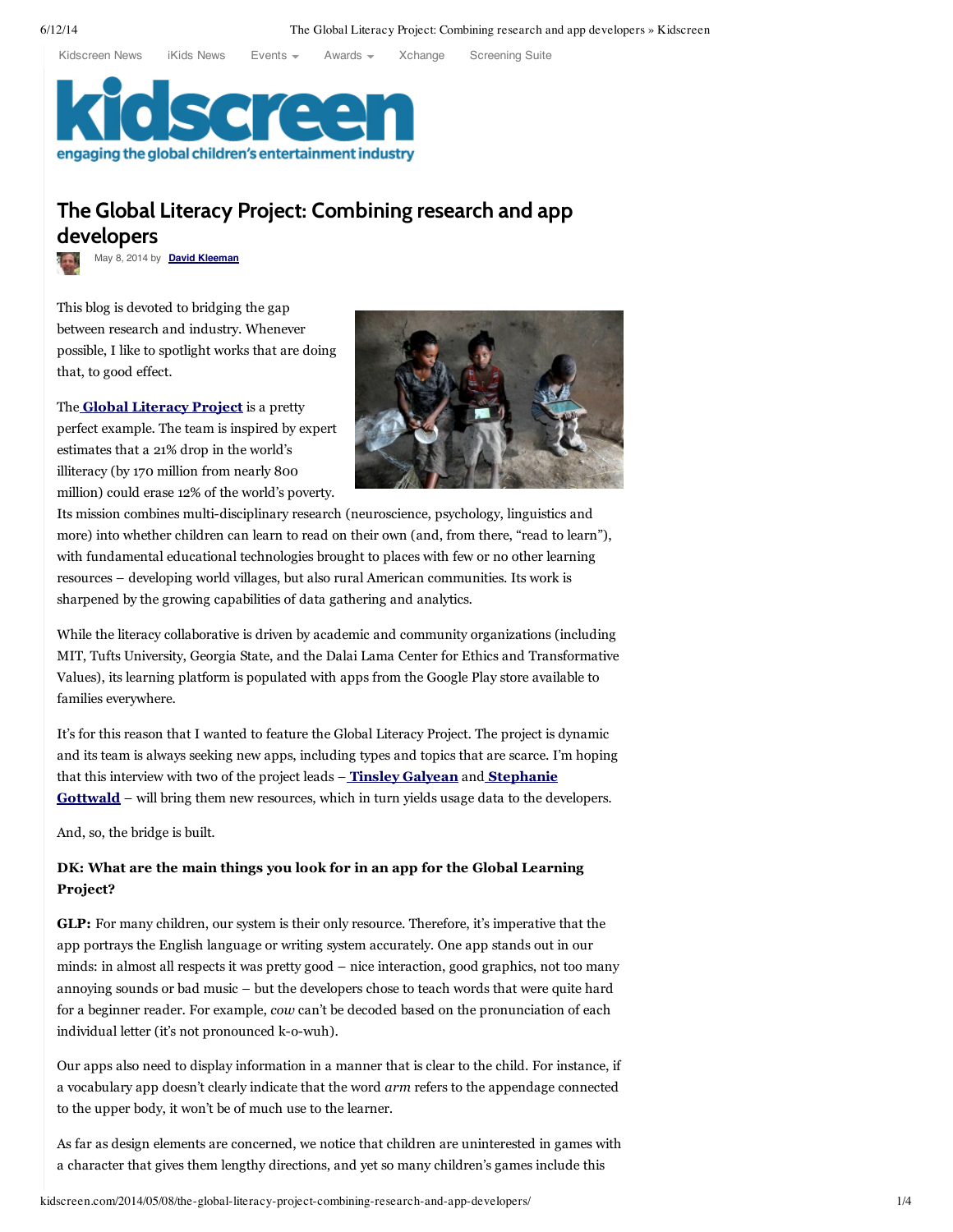feature.

We are also looking for apps that are self-contained and do not require in-app purchases or a wi-fi connection to run. Finally, if the app is truly "addictive" and fun for the kids, that's an added bonus.

## **DK: What kinds of testing do you do before deploying apps on your devices?**

**GLP:** There really is no testing with kids. The platform itself becomes a testing platform – we can rapidly deploy an app and watch data come back about how it's utilized, so we can rapidly iterate to generate the most effective apps. Not only do we believe that's the best way to create such a learning platform, but also the best way to create a platform that can live and grow with the kids as they live and grow.

#### **DK: What kinds of apps have proved most useful for learning?**

**GLP:** All of the children participating in this project are in the very early stages of learning the reading precursors, like names and sounds of the letters. For them, very simple apps that clearly display this information are the most effective. The children have quickly learned the names of the letters and they have also learned and created songs to name the alphabet. They enjoy apps that require or allow them to write the letters or begin to write words.

#### **DK: Which have proved most popular?**

**GLP:** Amazingly, the children keep returning to the letter apps. They also frequently play with the piano and drawing apps. An interactive storybook designed by the Personal Robots Group at MIT is always one of the top 10-15 apps. The short message is that the kids play more frequently with the apps that require them to do things, to interact with the app.

The children do not seem to enjoy apps that require a great deal of listening. However, we can imagine that as their skills become more advanced and complex they would be open to using content that is also more complex.

## **DK: For kids, play is learning, but do you find that the children use the devices for play outside the context of their learning? Are there games on the devices that don't have underlying curriculum?**

**GLP:** Most of the apps we put on the device are focused on early literacy skills. But there are a few like a drawing app, the piano app, that have nothing directly to do with literacy learning. But, the amazing thing is that the kids even use these for literacy learning. For example, the primary use we see for the drawing app is to practice writing the letters.

Because the kids only have access to apps that we put on the tablets, we don't see a lot of time spent outside of the curriculum. But they guide their own learning experience, and seem naturally to find and spend the most time with apps that match their ability. After mastering those, they move on to others that challenge them.

## **DK: Do you see differences in play or learning patterns across cultures?**

**GLP:** Not really. What we are observing is the behavior of kids being kids, wherever they are.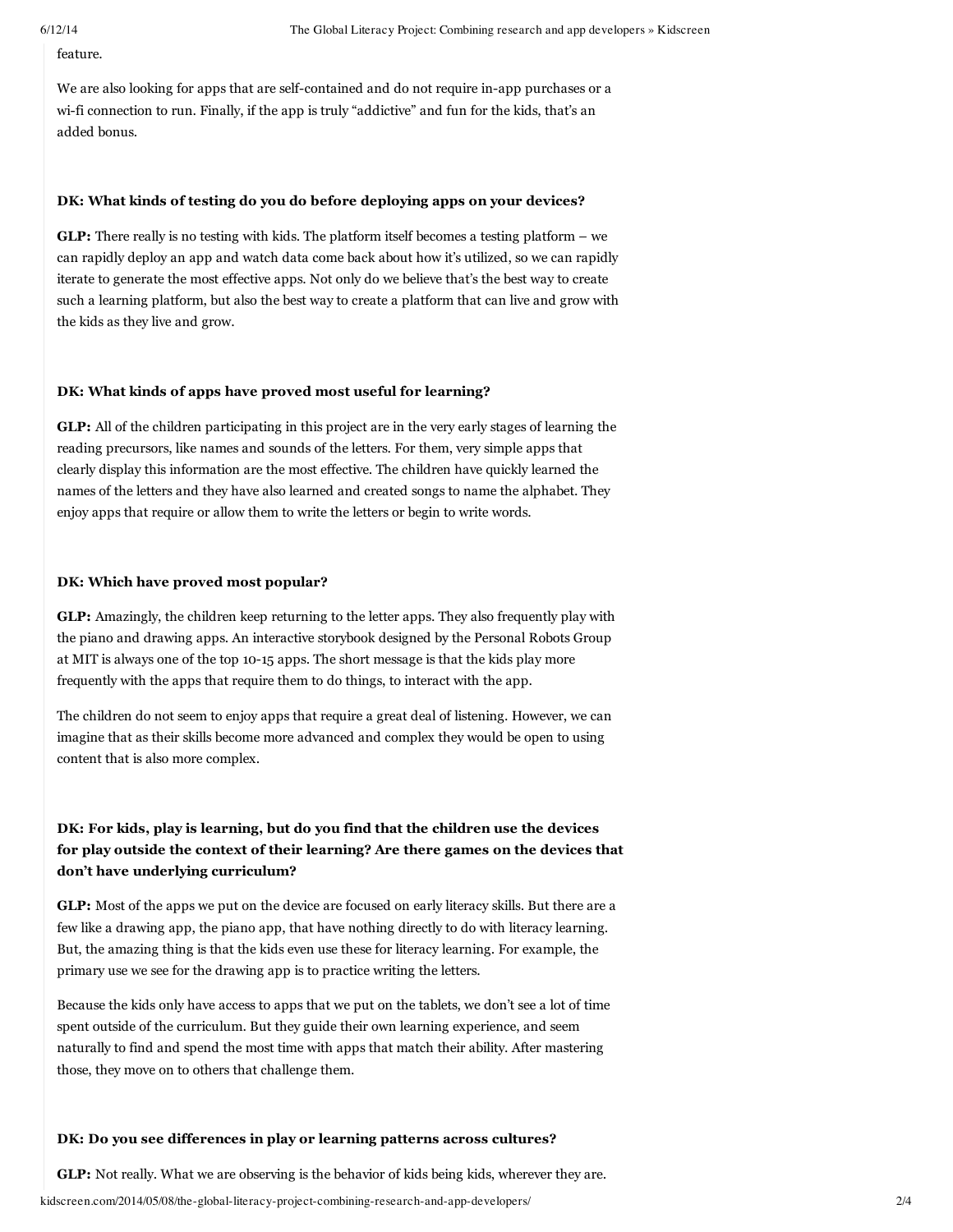Across Ethiopia, Uganda and the rural US, when children first get the tablets in their hands, they open all the apps and play with each for very brief periods. Over just a few weeks, they concentrate on a few apps and play with those for longer bouts.

We also see remarkable similarities in the social groups that children build: it's unusual for a child to play in isolation. They seem to always want to play with the tablets in pairs or triplets, even if each child has his or her own.

## **DK: What types of apps have you not yet been able to find?**

**GLP:** Ideally, we'd like a collection that represents all the different skills one must acquire to become fully literate. When we mapped those skills to the apps that are available, only 20% of the necessary skills are represented. We are actively trying to help the development community become aware of what's needed; it's potentially a huge opportunity for all kinds of new early education apps. The short list of most-desperately needed areas is:

- 1. Early reading or easy to decode storybook apps
- 2. Vocabulary and word knowledge apps
- 3. Advanced phonics apps

## **DK: How can developers connect with the Global Literacy Project?**

**GLP:** We'd love for developers to register with us at **<http://globallit.org/developer/>**, and make their apps available for deployment.

#### **DK: Are you able to provide data back to app developers?**

**GLP:** Yes. We immediately get information about when an app is opened, how often, and how long kids spend with it. If an app developer would like more data we can provide an interface and instructions about how to instrument their code with a few simple lines that can add data to our data-stream. Using these tools, a developer can track whatever usage patterns would be helpful.

In particular we are very interested in apps that can help with the assessment of kids' current skill levels.

**Word of the Post:** Tinsley and Stephanie recommend *curiosity* as this week's word, because that's what drives the best learning, for all of us.